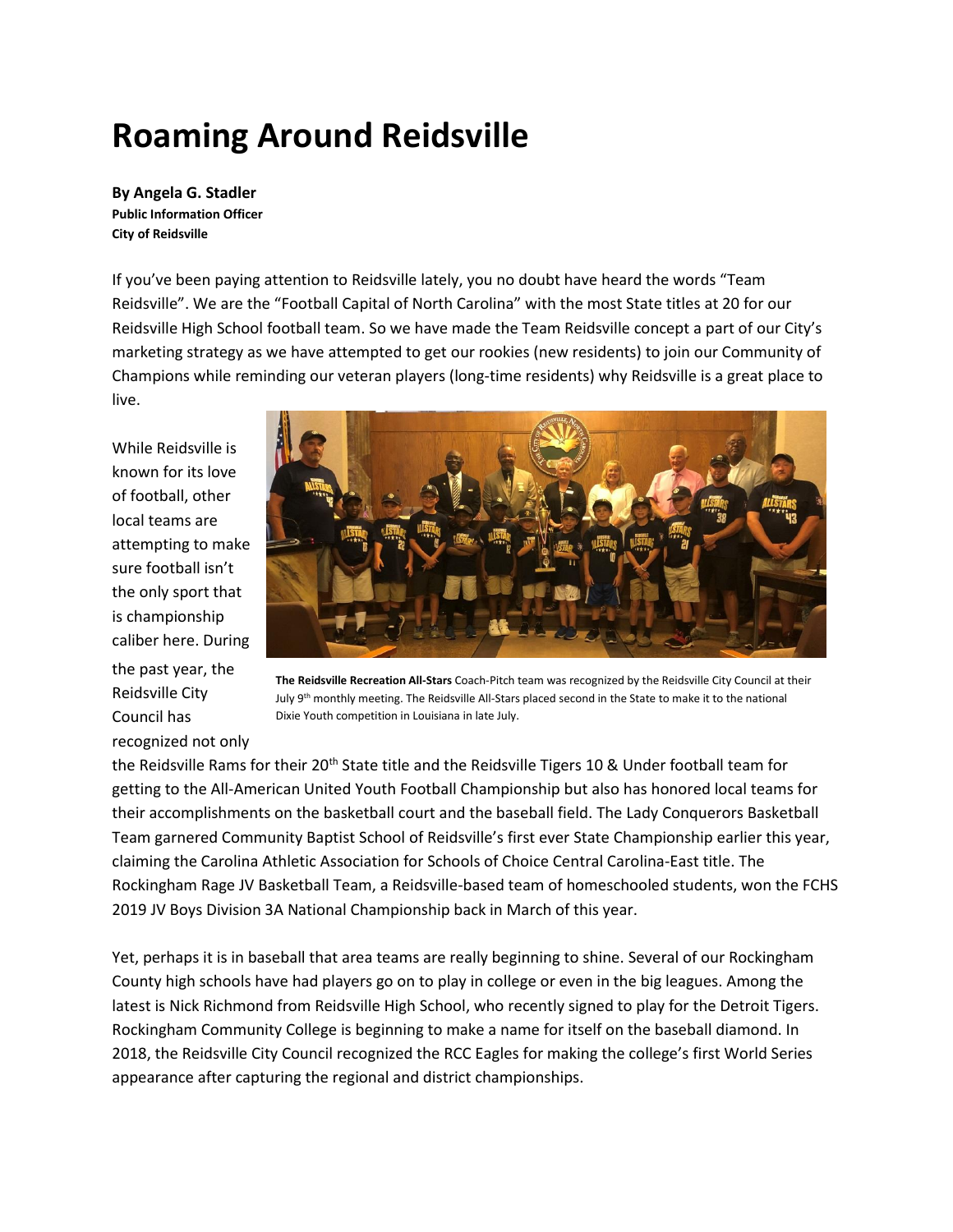The success of these players on the college or professional level in any sport usually stems back to their ability to play quality ball in their younger years. The Reidsville Recreation Department, which has created a firm foundation with its strong football leagues, is often credited with helping Reidsville High School sustain its winning football tradition.

Likewise, when my oldest son played recreation baseball, the Reidsville league was pretty strong and travel ball was only beginning to take off. Players from throughout Rockingham County would play in the rec leagues, transitioning from playing on the same team to competing against each other in high school. He played on a local travel team that played mainly in the Triad area on weekends. These days travel baseball has become very popular and truthfully, has helped lead to somewhat of a decline in youth recreational baseball since some travel teams practice and play non-stop throughout the week.

The question then became … how do we stop this decline in our recreational leagues? Haywood Cloud, the City's Assistant City Manager of Community Services, came to work in mid-2018. He and City Manager Preston Mitchell talked about ways they could improve local football camps. Cloud, a former Winston-Salem State University football player, called in some favors from friends who were former NFL players and held the City's first football camp in June of this year.

Reidsville recreation staff partnered with local travel teams to come up with viable solutions to the problem of waning interest in the City's baseball leagues. With the help of Scott Strader, co-owner of the Reidsville Luckies Batting Academy and sponsor of several travel teams, the City re-established a fall youth baseball league, which hadn't been done in several years. Strader volunteered to help increase participation and encouraged his Luckies players to sign up for the rec league. Players in the spring rec baseball leagues, many of whom were associated with the Luckies Batting Academy, tried out for the Reidsville Recreation All-Star team that was a runner-up at the North Carolina Dixie Youth Baseball Tournament. This 8 and under All-Star team qualified to compete in the Dixie Youth Coach-Pitch World Series held in late July in Ruston, Louisiana. And while this column went to publication before the outcome was known, it is really impressive that the Reidsville Recreation All-Stars are representing not only the City of Reidsville but also the State of North Carolina in World Series play. (And this Luckies connection keeps a streak going for the Batting Academy. The Reidsville Luckies' 8 and under Coach Pitch team was recognized as the No. 1 team in the nation last year, winning the Super N.I.T. Championship.)

The success of the City's football camp spurred staff on to do the same in other sports. City staff created a free baseball camp for boys and a free softball camp for girls, ages 6-17, both of which just wrapped up in mid-July. These City-sponsored camps featured the help of RCC baseball staff and Queens University softball staff.

"The early success of the partnership between our local youth organizations and the City of Reidsville really exemplifies what "Team Reidsville" is all about," said Assistant City Manager Cloud. "We work together as a team to accomplish our goal of making Reidsville the best place to live, work and play!"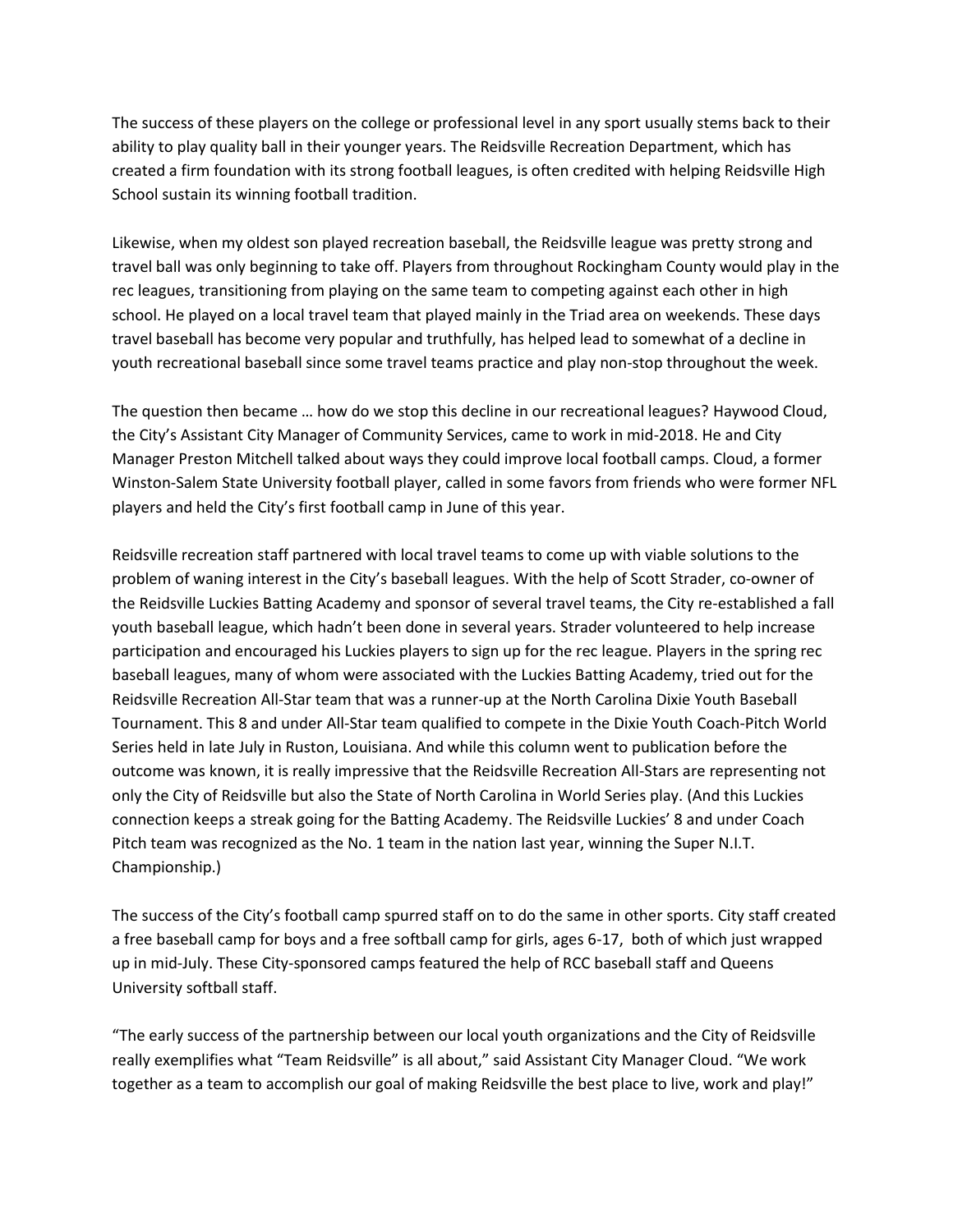As I have mentioned in previous columns, the City of Reidsville is known for creating partnerships and collaborations in a variety of areas, and this collaboration in the world of recreational sports is no exception. And with such partnerships in play, everybody wins!

## **Other Upcoming Events in August**

- Every Saturday, Tuesday and Thursday in August, come check out the **Farmer's Market** at Market Square in downtown Reidsville. Fresh vegetables and other offerings are available from 7 a.m. to 1 p.m. SNAP/EBT, Farmer's Market WIC, Debit and Credit cards are accepted so make sure to stop by.
- Thursday, August 1: Reidsville Police and the Reidsville Rec Department will hold a **School Supply Drive** (perhaps with a dunking booth?) from 10 a.m. until 4 p.m. at the Reidsville Walmart.
- Tuesday, August 6: A **Child Safety Seat Installation** event will be held at Reidsville Fire Station #1 from 9 a.m. until 11 a.m. The fire station is located at the corner of Scales and Williams Street.
- Tuesday, August 6: **National Night Out** begins around 5:30 p.m. with local Community Watch groups meeting with Police personnel at neighborhood events to promote community awareness.
- Friday, August 9: **Second DownTown Fridays** continues in August. Come enjoy the music at Mural Park, kids' activities, food and classic cars & trucks. Also, the Reidsville Police Department will showcase Crime Prevention & Police Services at Market Square between 6-9 p.m. The fun, sponsored by Team Reidsville, Reidsville Downtown Corporation and Reidsville Chamber of Commerce, is from 6-9 p.m. The event ends with the Movie @ Market Square: *The Wizard of Oz*, celebrating its  $80<sup>th</sup>$  anniversary, that begins around dusk/9:15 p.m. Bring a chair or blanket for this free movie on the lawn at Market Square.
- Saturday, August 10: **Youth Outdoor & Hunting Safety Day** is planned at the Reidsville Training Center from 9 a.m. until 1 p.m. This free event is open to all ages but for more information, call Tina at 336-342-8101. The day is presented by the Rockingham County Hunting & Wildlife Advisory Commission, Rockingham County Board of Commissioners, the City of Reidsville and the NC Wildlife Resources Commission.
- Thursday, August 15: The Reidsville Police Department will be providing **Elder Abuse Info** at RCARE from 11 a.m. until 1 p.m.
- Thursday, August 15: The Reidsville Police Department and Reidsville Recreation Department will hold a **Back to School Jam** at the Penn House from 6-9 p.m.
- Saturday, August 24: **Music @ Market Square** continues its 2019 Summer Concert series with the **Mason Lovette Band**, which offers a high energy, hard driving mix of country, rock and blues. Bring a chair or blanket for this free concert from 7-9 p.m. The beer garden will be open, and there will be games such as sidewalk chalk, hula hoops, giant tic-tac-toe and more to keep the children entertained.